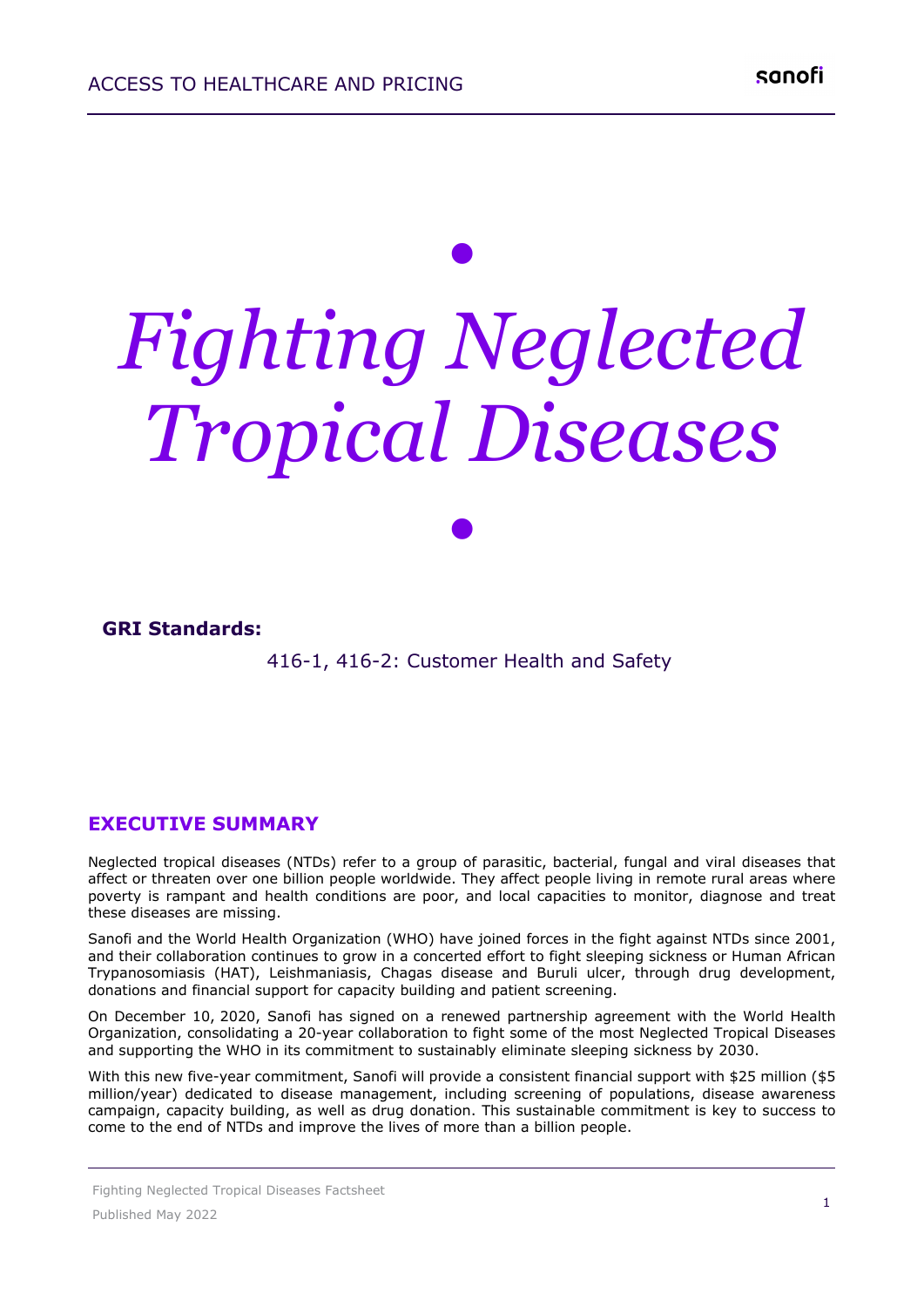## **TABLE OF CONTENTS**

| 4.1. COMMITTED TO PROVIDING TREATMENTS FOR SLEEPING SICKNESS |
|--------------------------------------------------------------|
| 4.2. RESUMING THE DOWNWARD TREND IN THE NUMBER OF NEW        |
| 4.3. PREPARING COUNTRIES FOR SLEEPING SICKNESS ELIMINATION 6 |
|                                                              |
|                                                              |
|                                                              |
|                                                              |
| 6.1. MOVING TOWARD EARLIER, SIMPLIFIED TREATMENT  7          |
|                                                              |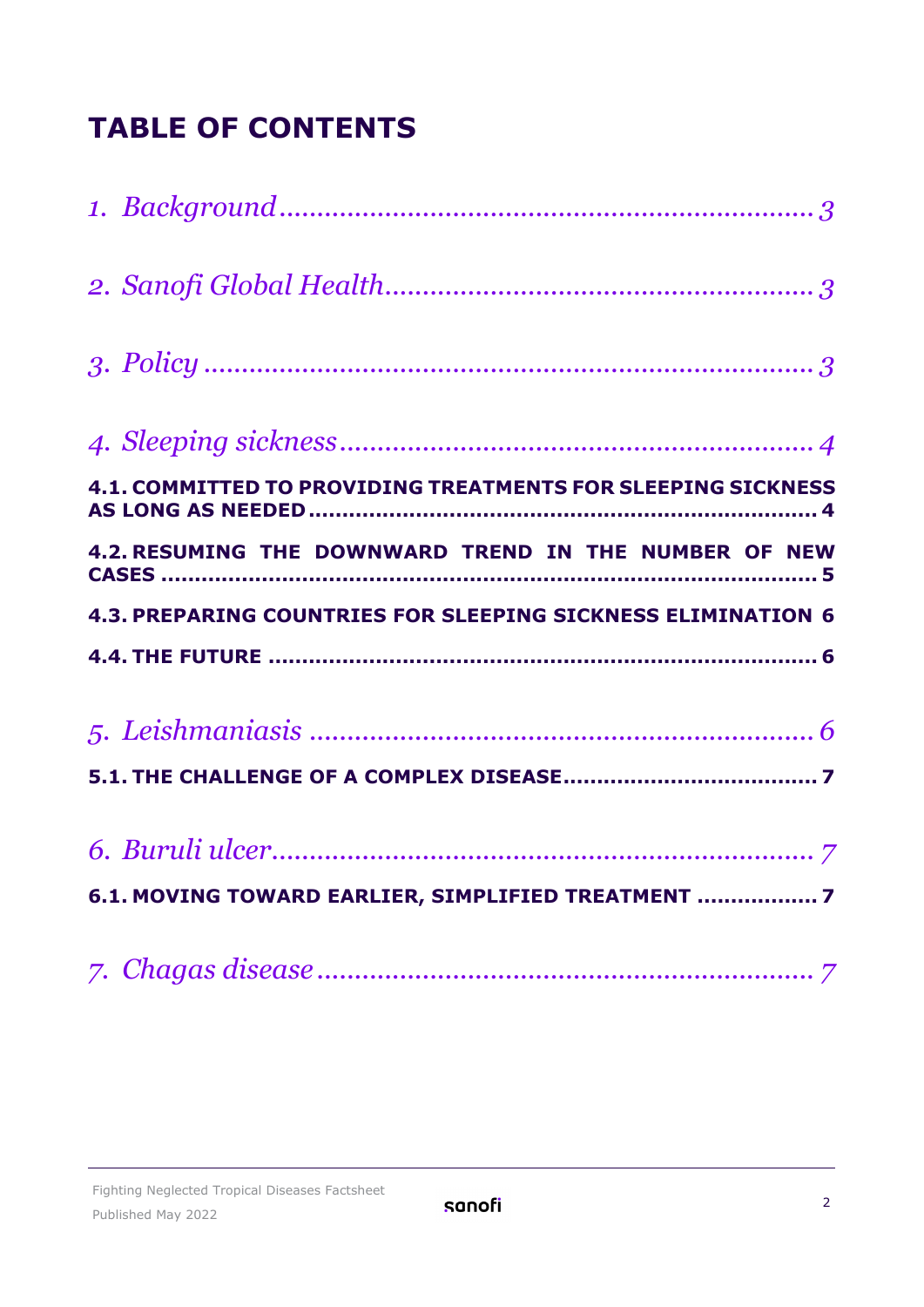### <span id="page-2-0"></span>*1. Background*

Neglected Tropical Diseases (NTDs) are very low on the list of international public health priorities and health agendas. NTDs refer to a group of parasitic, bacterial, fungal and viral diseases that cause substantial illness for more than one billion people globally, affecting the world's poorest communities. In the context of the COVID-19 pandemic, funding for research and development to find new treatments is even more limited, given that the potential return on investment is either very small or nonexistent. Consequently, most of the medicines available today were developed years ago and are not always adapted to the needs of patients and caregivers. There is also a real risk that resistance to these treatments will develop, making them ineffective.

The support of endemic countries and increased awareness within the international community are fundamental to eliminating and controlling these diseases.

There are 149 countries and territories where NTDs are endemic. In at least 100 of them, two or more of these diseases are endemic.

*For more information, see: [http://www.who.int/neglected\\_diseases/en/](http://www.who.int/neglected_diseases/en/)*.

## <span id="page-2-1"></span>*2. Sanofi Global Health*

Sanofi Global Health is dedicated to conduct, in collaboration with its partners, initiatives for the most vulnerable populations in low- and middle-income countries, to provide sustainable solutions to unmet medical needs in malaria, neglected tropical diseases, tuberculosis, diabetes, cardiovascular diseases, mental health and epilepsy.

## <span id="page-2-2"></span>*3. Policy*

Sanofi's commitment to NTDs is demonstrated by the Company's corporate social responsibility, as well as our expertise, developed since 1946, in the research and production of treatments for sleeping sickness (Human African Trypanosomiasis, or HAT) and leishmaniasis.

Sanofi and the World Health Organization (WHO) have joined forces in the fight against NTDs since 2001, and their collaboration continues to grow in a concerted effort to combat HAT, leishmaniasis, Chagas disease and Buruli ulcer.



- **2001-2005:** an initial collaboration is formed to combat HAT;
- **2006-2010:** the collaboration is expanded to include other NTDs leishmaniasis, Buruli ulcer, Chagas disease and yaws;
- **2011-2015:** the collaboration is renewed for an additional five years, with the goal of eliminating sleeping sickness as a public health concern by 2020 and improving control of leishmaniasis, Buruli ulcer and Chagas disease;
- **2015-2020:** the collaboration is renewed for another five years to continue the goal of eliminating HAT by 2020; and
- **2021-2025:** the collaboration is renewed for another five years to continue the goal of sustainable elimination of HAT as per the new WHO-NTD roadmap 2030.

Since 2001, the Company has contributed \$5 million per year in financial support and drug donations to the WHO for the treatment of sleeping sickness, Chagas, leishmaniasis, Buruli ulcer and yaws.

Thanks to this support, the WHO, working with the national disease control programs, is able to ensure that all patients with sleeping sickness, no matter how disadvantaged they are or how remote their dwelling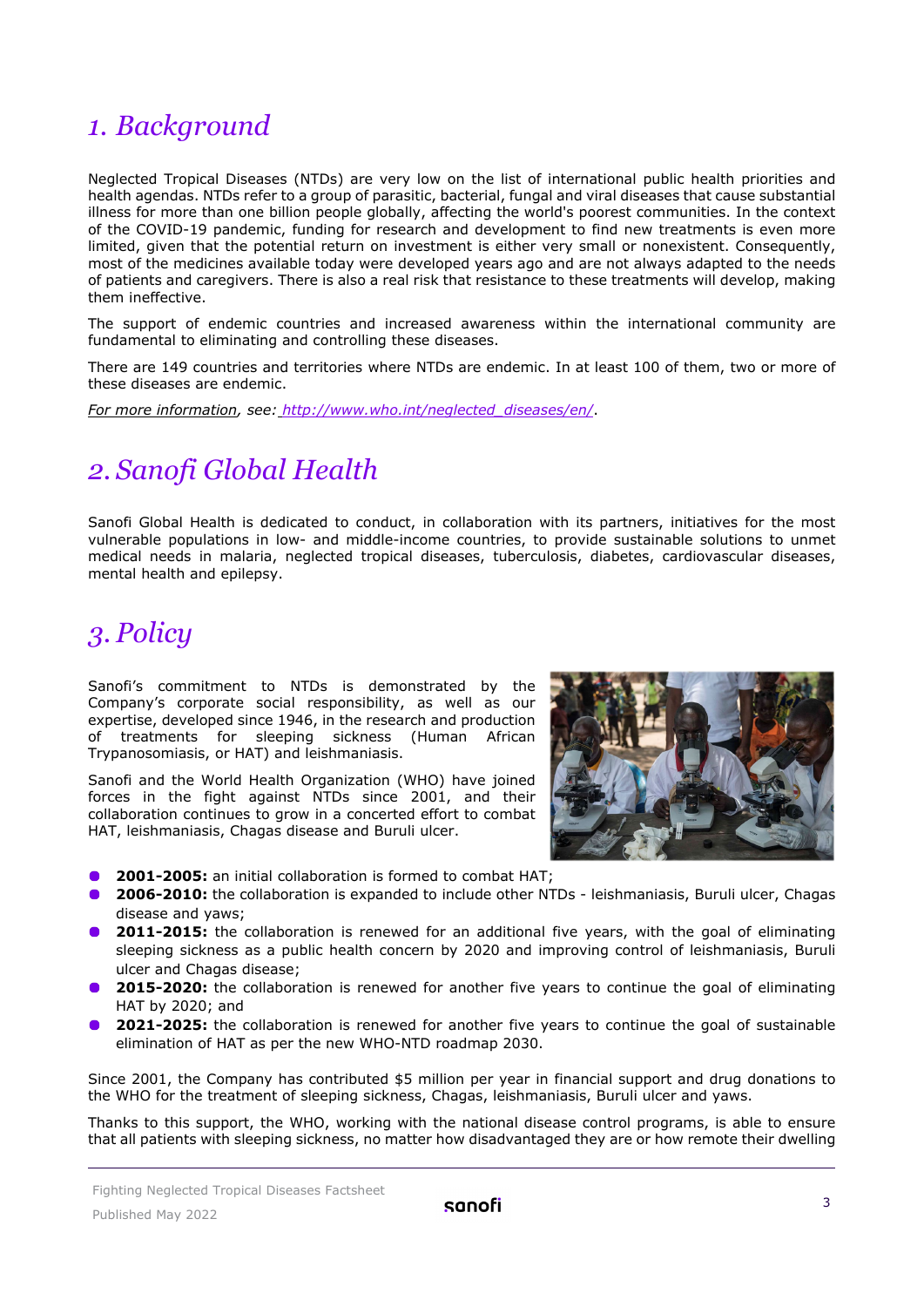place, are able to receive complex parenteral treatment at no cost. This is a major achievement considering the logistics challenge it represents.

In 2012**,** Sanofi signed the London Declaration, an initiative gathering the WHO, the Bill & Melinda Gates Foundation, several governments and 13 pharmaceutical companies, including Sanofi, in an effort to control, eliminate or eradicate ten neglected tropical diseases by 2020 and improve the lives of over a billion people. *For more information, see:<https://unitingtocombatntds.org/>*.

Sanofi's long-term commitment and partnership with the WHO are fully part of Sanofi's broader new contract with society. Sanofi commits to ensure global access and affordability to health while helping healthcare systems' sustainability and leading with R&D innovation to provide sustainable solutions for unmet needs.

## <span id="page-3-0"></span>*4. Sleeping sickness*

Sleeping sickness or Human African Trypanosomiasis (HAT) is a parasitic disease transmitted by the bite of an infected tse-tse fly. It affects mostly poor populations living in remote rural areas of sub-Saharan Africa. Left untreated, sleeping sickness is usually fatal.

#### <span id="page-3-1"></span>**4.1. COMMITTED TO PROVIDING TREATMENTS FOR SLEEPING SICKNESS AS LONG AS NEEDED**

Sanofi manufactures the majority of the medicines that are available to treat sleeping sickness (pentamidine, eflornithine, melarsoprol and fexinidazole) and provides them to the WHO at no cost, within the remit of their partnership.

The Company is committed to providing drugs for the treatment of sleeping sickness for as long as necessary. Sanofi has collaborated with the Drugs for Neglected Diseases *initiative* (DND*i*) to develop a new all-oral monotherapy, fexinidazole, which has been approved at the end of 2018 in the Democratic Republic of Congo (DRC), following successful clinical trials. While previous treatments required long hospitalizations and intravenous administration, the new, all-oral monotherapy fexinidazole reduces treatment to a ten-day once-a-day treatment that is effective in both the first and the second stages of the disease in adults and children aged ≥ six years and weighing ≥ 20 kg. Fexinidazole also received WHO prequalification in March 2019 and was submitted for registration to Ugandan health authorities in April 2019. It was included in the WHO Essential Medicines List in July 2019 and WHO human African trypanosomiasis treatment guidelines in August 2019, as first line for first stage and non-severe second stage. On January 28, 2020, the first patient was treated with Fexinidazole in RDC, a key success for all partners involved and a key achievement on the road towards the elimination of this fatal neglected disease.

More recently in August 2020, Sanofi and the non-profit research and development organization Drugs for Neglected Diseases *initiative* (DND*i*) have signed an agreement to finalize the development and roll out the innovative single-dose oral sleeping sickness treatment acoziborole. Once approved, acoziborole would be the second sleeping sickness treatment to be jointly developed by this public-private partnership.

Acoziborole is a new chemical entity that DND*i* is developing specifically for sleeping sickness. Once approved, the treatment could be administered in a single dose at the point of diagnosis making it a gamechanger to support the sustainable elimination of the disease.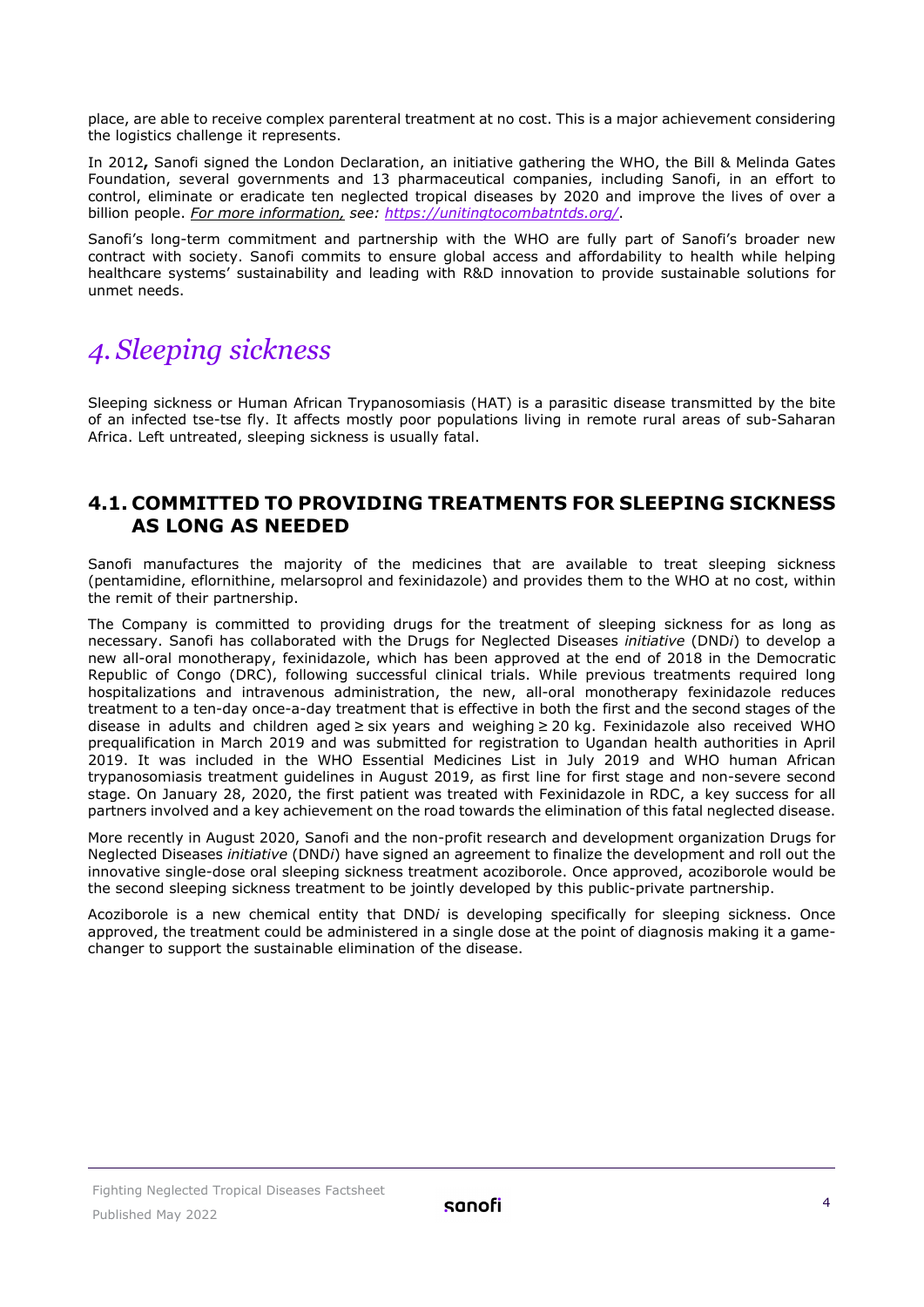

Crédit : contrat Xavier Vahed/DNDi

#### <span id="page-4-0"></span>**4.2. RESUMING THE DOWNWARD TREND IN THE NUMBER OF NEW CASES**

Since 2001, more than 40 million people have been screened for sleeping sickness and over 210,000 patients have received treatment for this disease. Thanks to improved detection and disease management, the annual number of patients being diagnosed fell below 10,000 in 2009 for the first time in 50 years and below 3,000 in 2015, to reach 980 cases in 2019 (where Gambiense HAT accounts for more than 98% reported cases). This is the lowest number of new cases recorded since the implementation of a reliable monitoring system over 80 years ago.



Number of new cases of Human African Trypanosomiasis reported: an illustration of success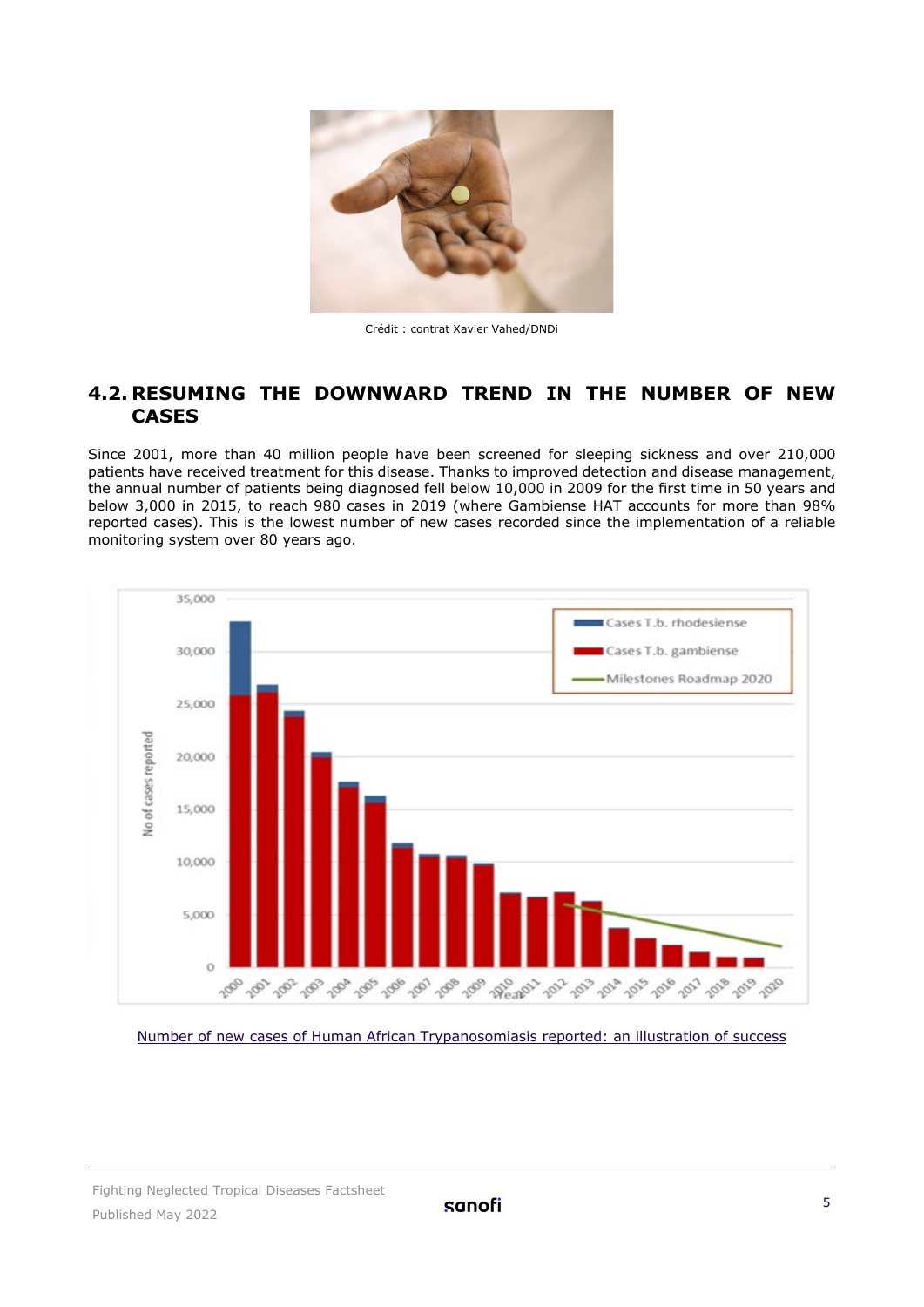#### <span id="page-5-0"></span>**4.3. PREPARING COUNTRIES FOR SLEEPING SICKNESS ELIMINATION**

Today, mobile medical teams provide diagnosis and treatment in areas of high endemicity, which are invariably remote. The mobile teams are specially trained and equipped to detect the disease and to manage treatment. Their goal is to help provide screening and diagnosis at the earliest stage possible. If sleeping sickness is not treated it is usually fatal, whereas if treatment is administered during the first stage of illness, the patient's life can be saved.

Patients who are diagnosed with stage one sleeping sickness can be treated by the local healthcare professional at the primary care center. Those who are diagnosed with stage two of the disease are taken to the nearest hospital for treatment, which may be several hours away by car or boat.

As sleeping sickness becomes less widespread, keeping mobile teams becomes a challenge. Consequently, a surveillance system must be set up within the healthcare system to ensure that the rare cases of sleeping sickness that do arise are quickly diagnosed and treated.

The WHO is running training programs in countries where the incidence of sleeping sickness is low and setting up sentinel sites that offer the necessary skills to diagnose and treat sleeping sickness.



#### <span id="page-5-1"></span>**4.4. THE FUTURE**

In December 2020, Sanofi renewed its collaboration with the WHO for a new term. The Company continues to uphold its commitment to provide drugs for the treatment of sleeping sickness, until the disease is eliminated. The commitment was initially made public in the London Declaration, in January 2012 and will continue with the support of the new NTD elimination roadmap until 2030.

Following the approval of Fexinidazole in the Democratic Republic of Congo, where about 80 % of the Gambiense cases are reported, the first patient was successfully treated with Fexinidazole in RDC in January 2020. Sanofi, in partnership with the WHO, is increasing supply of Fexinidazole and plans to continue the registration of the drug in other endemic countries. As such, Fexinidazole was registered in Uganda in November 2021.

Furthermore, the Company will make efforts to expand its program by finding new, simpler treatment regimens that are better suited to treat patients in remote areas, with limited access to treatment facilities. In August 2020, Sanofi has initiated a new collaboration with DND*i* on a second all-oral, and importantly single-dose treatment, acoziborole. This new chemical entity is now being tested in Phase II/III clinical studies in DRC and Guinea. Once approved, acoziborole would bring a simple, safe, and effective treatment that – together with a rapid diagnostic test – could be administered at point of diagnosis. This important feature would be a game-changer for the sustainable elimination of the disease.

## <span id="page-5-2"></span>*5. Leishmaniasis*

Leishmaniasis is caused by protozoan parasites and transmitted by the bite of infected sand flies. It exists in two forms: a visceral form, affecting notably the liver and spleen; and a cutaneous form, affecting the skin. It is estimated that 700,000 to one million new cases and 20,000 to 30,000 deaths occur annually.

*For more information, see the WHO: factsheet [updated March 2020](https://www.who.int/news-room/fact-sheets/detail/leishmaniasis)*.